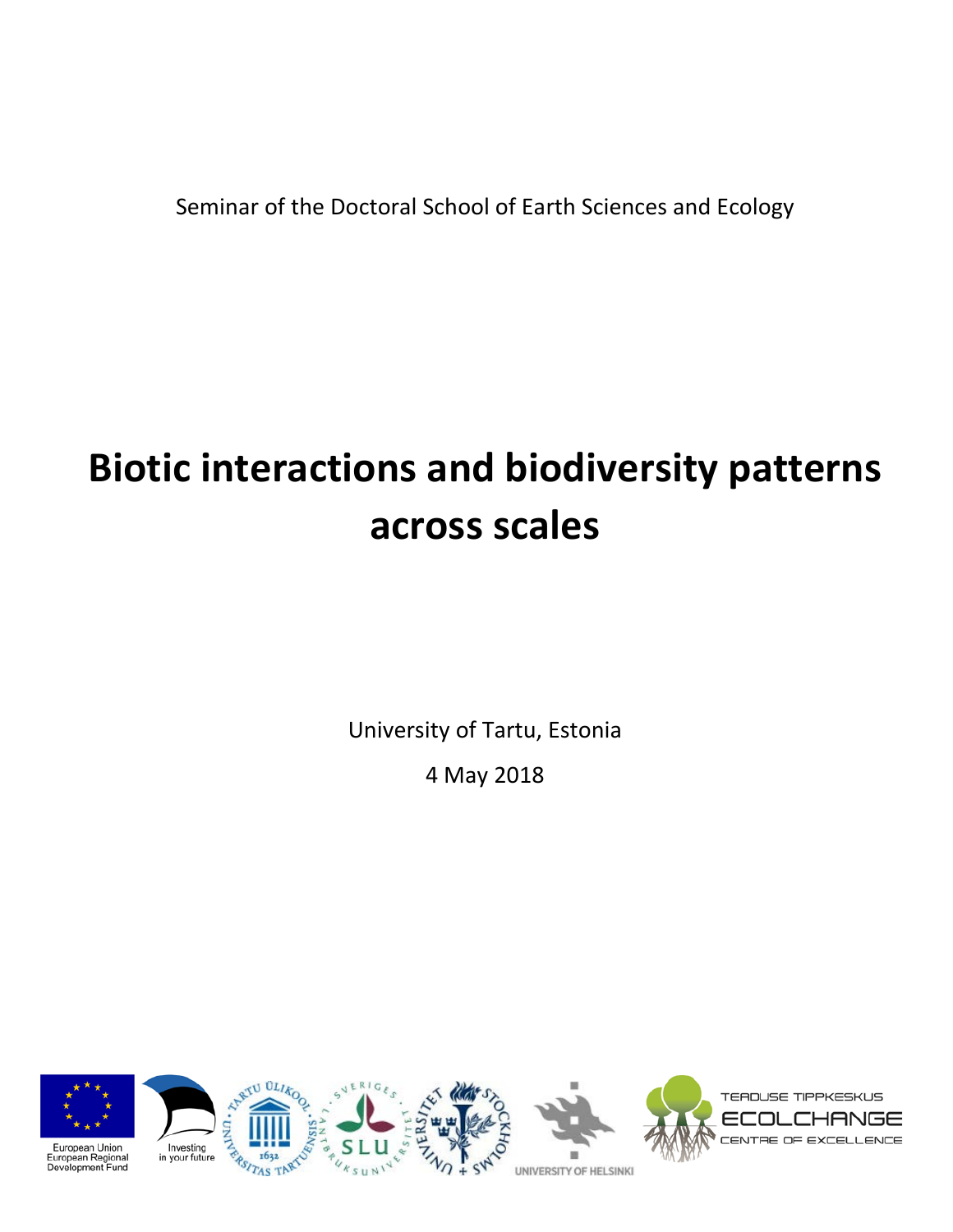## **Programme**

8:30 – 9:00 *registration, coffee/tea, putting up posters*

9:00 – 9:15 Welcome

9:15 – 9:45 Maarja Öpik (*Mycorrhizal diversity across scales: diversity of fungi, plants and mycorrhizal types*)

9:45 – 10:00 Aurèle Toussaint (*Asymmetric patterns of global diversity among plants and mycorrhizal fungi*)

10:00 – 10:15 Carlos Pérez Carmona (*Trait hierarchies and intraspecific variability drive coexistence among Mediterranean annual plant species)*

10:15 – 10:30 Siim-Kaarel Sepp (*Do plants care?: hints of specificity in plant-arbuscular mycorrhizal interactions)*

10:30 – 10:45 *leg stretcher*

10:45 – 11:15 Kadri Põldmaa (*Interacting diversity of fungi – from microbial associates to mushroom host*)

11:15 – 11:30 Mari Pent (*Bacterial communities in mushrooms: what determines their structure and function*)

11:30 – 11:45 Sergei Põlme (*Host specialization of biotrophic fungi: from case studies of Alnus symbionts to generalization on various fungal guilds*)

11:45 – 12:00 Sille Holm (*Plant – insect interactions in temperate and tropical regions*)

12:00 – 13:30 *lunch*

13:30 – 14:00 Ayco Tack (*The impact of belowground heterogeneity on species interactions*)

14:00 – 14:15 Pil Rasmussen (*Spatial patterns of arbuscular mycorrhizal fungal communities*)

14:15 – 14:30 Maria Faticov (*The impact of experimental heating and host genotype on tree phenology and fungal disease levels*)

~14:30 – 15:15 *coffee/tea*

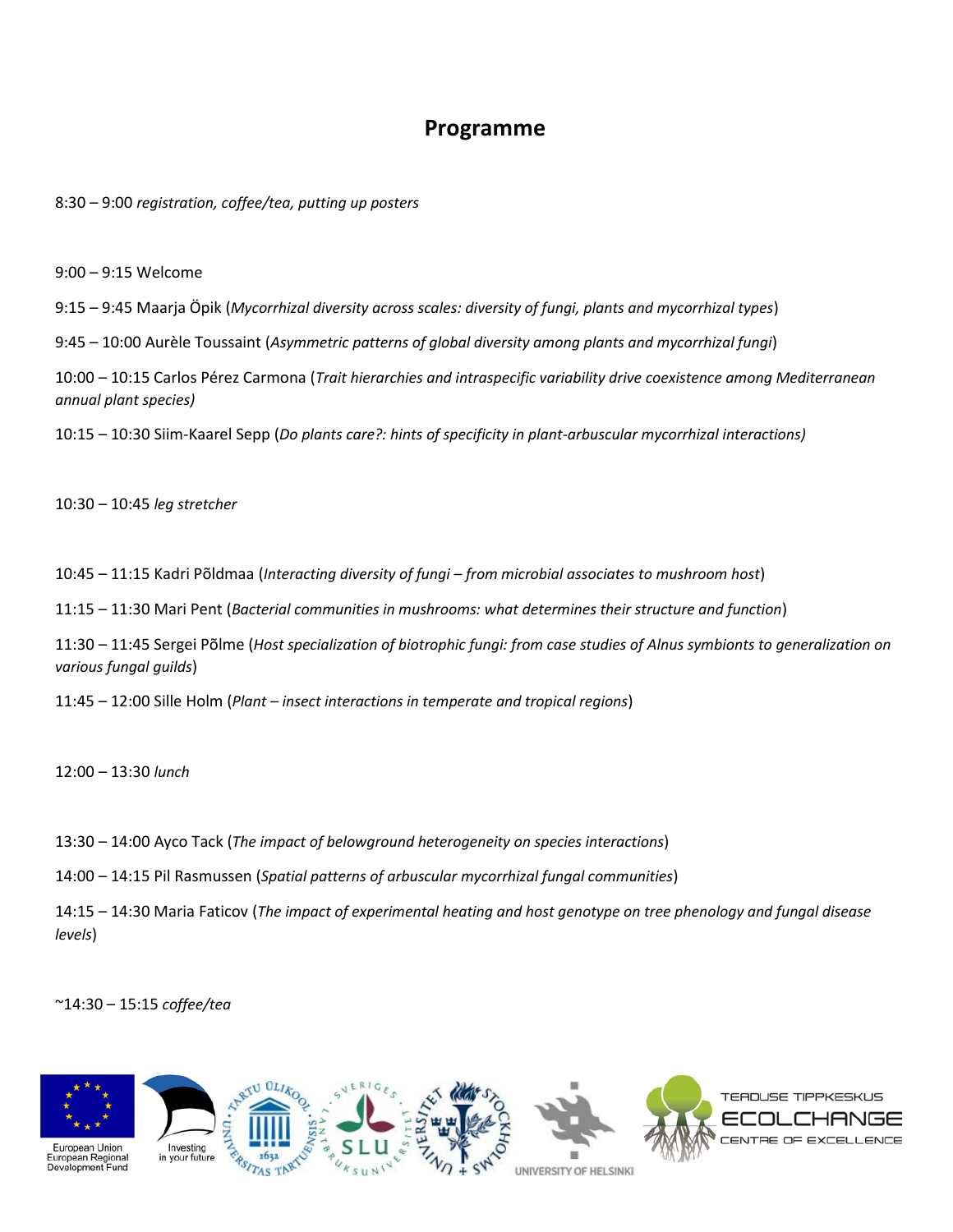- 15:15 15:45 Tomas Roslin (*Dissecting ecological interaction webs*)
- 15:45 16:00 Kirsten Miller (*Arthropod and microbial networks in agriculture*)
- 16:00 16:15 Janne Koskinen (*Mushroom soup – metabarcoding fungus-associated communities*)
- 16:15 16:30 Kate Wootton (*Microhabitat use, mesocosms and models in multitrophic communities*)

16:30 – 16:45 *leg stretcher*

16:45 – 17:15 Mattias Jonsson (*Food webs in space: biological control of agricultural pests now and in the future*)

17:15 – 19:00 *posters and snacks*

20:00 ~ 00:00 *evening get-together*

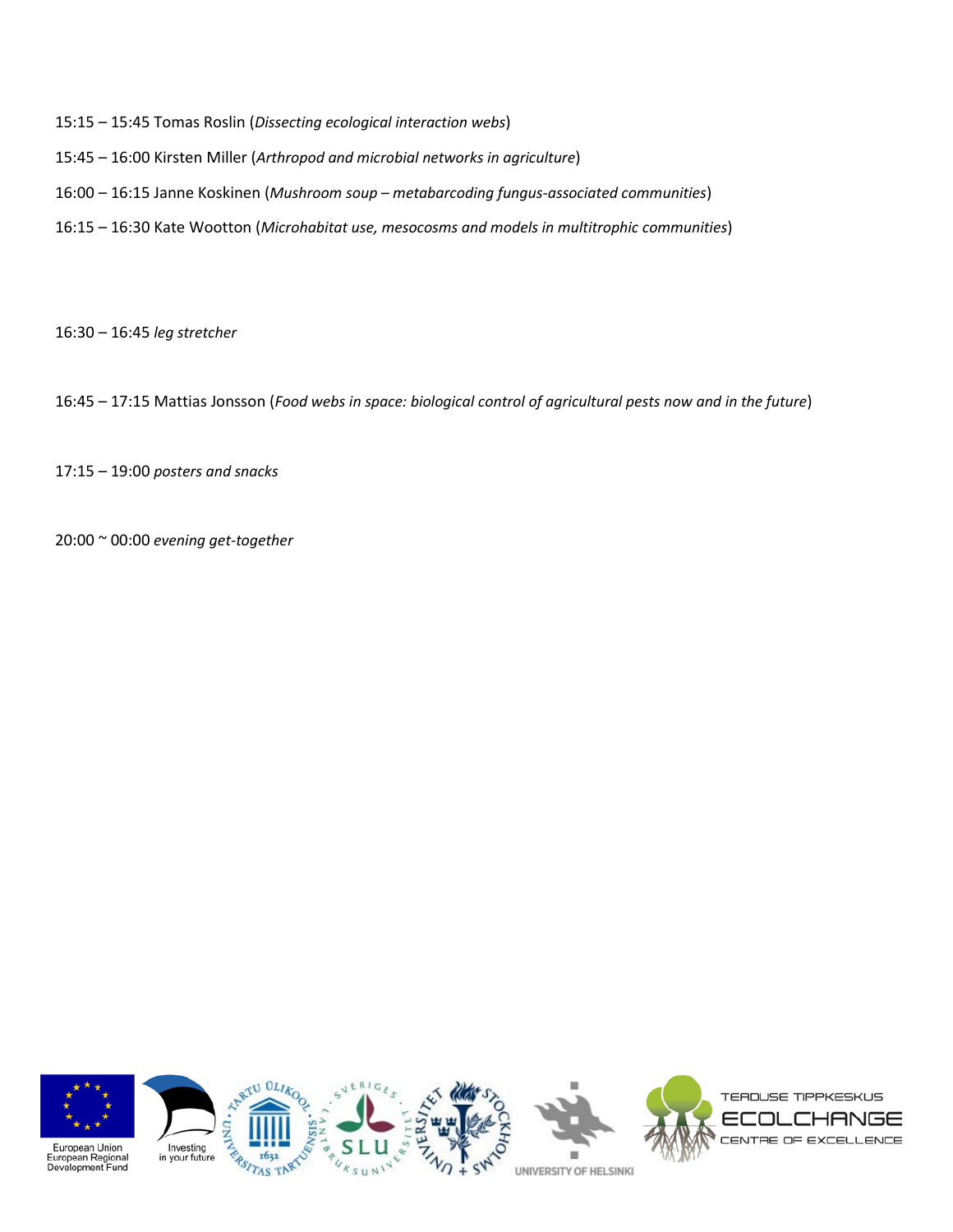# **Poster presentations**

#### **Julieta Alvarez-Manjarrez**

Effects of the Patricia hurricane on the soil fungal community in Neotropical dry forest

#### **Alvaro Gaytan**

The impact of changes in voltinism on the ecology and evolution of insect communities

#### **Tiit Hallikma**

Playing hide and seek with intraspecific trait variability

#### **Inga Hiiesalu**

Arbuscular mycorrhizal fungal communities in high-elevation Himalayas

#### **Bulat Islamov**

*Triticum militinae* introgressions into bread wheat affect host responses to powdery mildew challenge

#### **Kati Küngas**

Fungal endophytic communities in *Alnus incana* and *Corylus avellana* are shaped by tree organs and host species

#### **Lena Neuenkamp**

Reliance shapes the alliance: plant mycorrhizal status modulates correlation between plant and AM fungal communities

#### **Etsuko Nonaka**

Host population dynamics lead to diploid male production and decline of a natural hyperparasitoid population

#### **Tanel Vahter**

Application of arbuscular mycorrhizal fungi in vegetation restoration – restoring the below-ground for above-ground diversity

#### **Eero J Vesterinen**

Pellets of proof: First glimpse to the dietary composition of adult odonates as revealed by metabarcoding of faeces





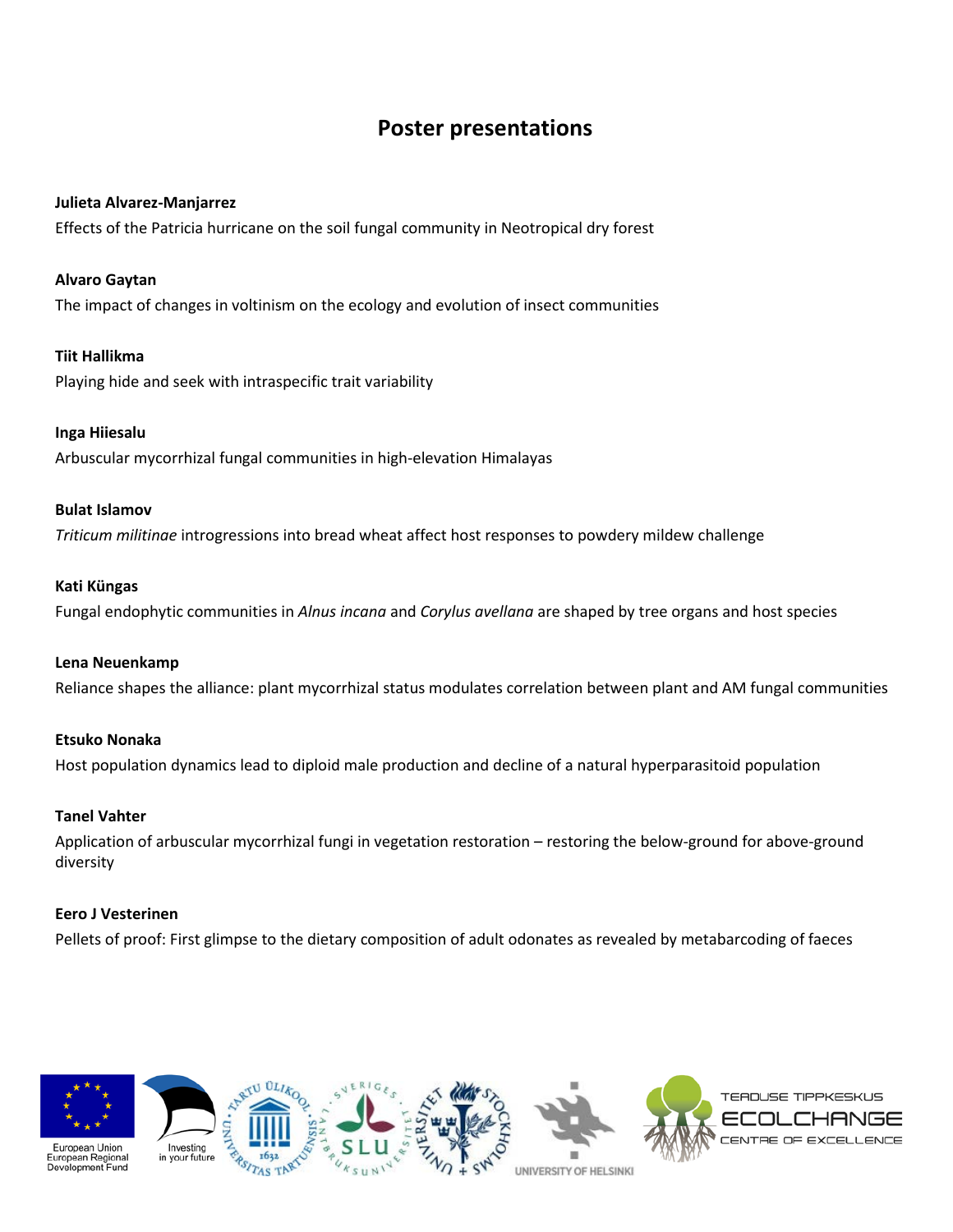# **Practical information**

The meeting will take place at [The Estonian Biocentre](http://www.ebc.ee/) (OMICUM, Riia 23b, Tartu). The venue is about 1km from the city centre and is easily reachable by foot. Otherwise, the closest bus stops are Pauluse and Pepleri [\(Tartu bus information\)](http://www.tartu.ee/en/inner-city-bus-transportation).



UNIVERSITY OF HELSINKI

 $S \cup N$ 

Map link[: http://bit.ly/bioscales](http://bit.ly/bioscales)

European Regional<br>Development Fund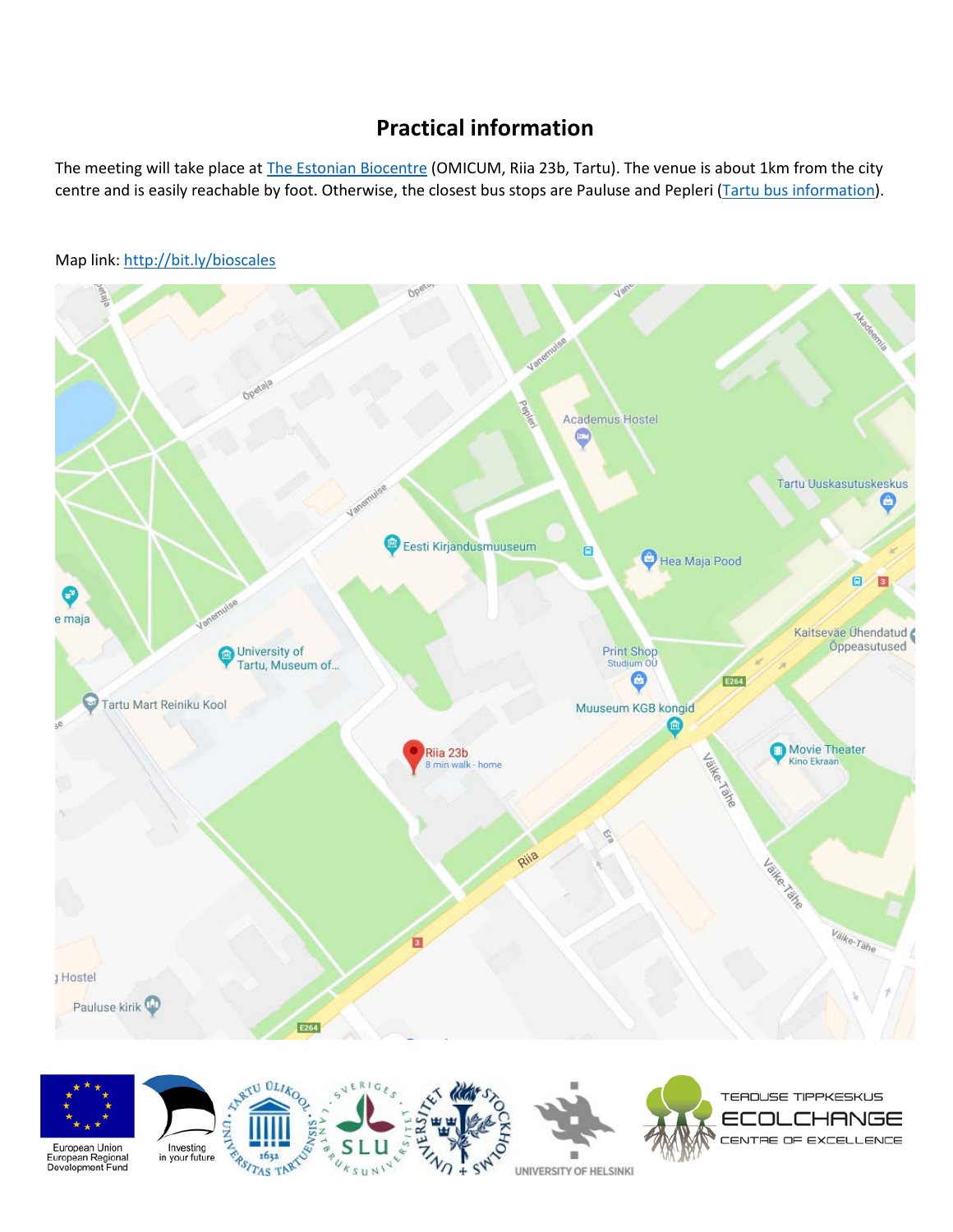The OMICUM building can be accessed from either Riia street or Vanemuise street, the door is in the alleyway between these two streets.







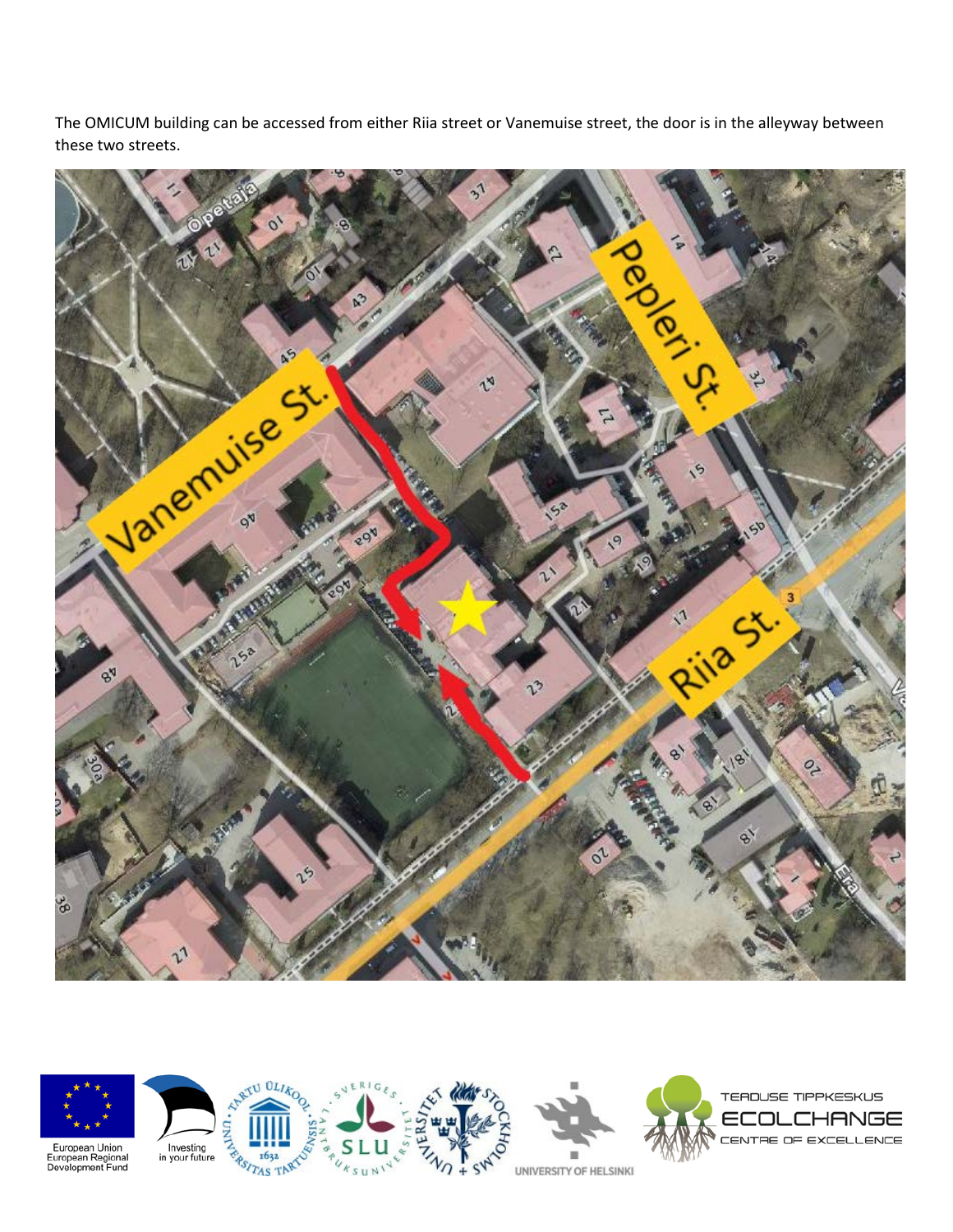The evening get-together will start at around 8 p.m. at the University Café Jazz Club, Ülikooli Street 20. Map link[: http://bit.ly/bioscalesparty](http://bit.ly/bioscalesparty)



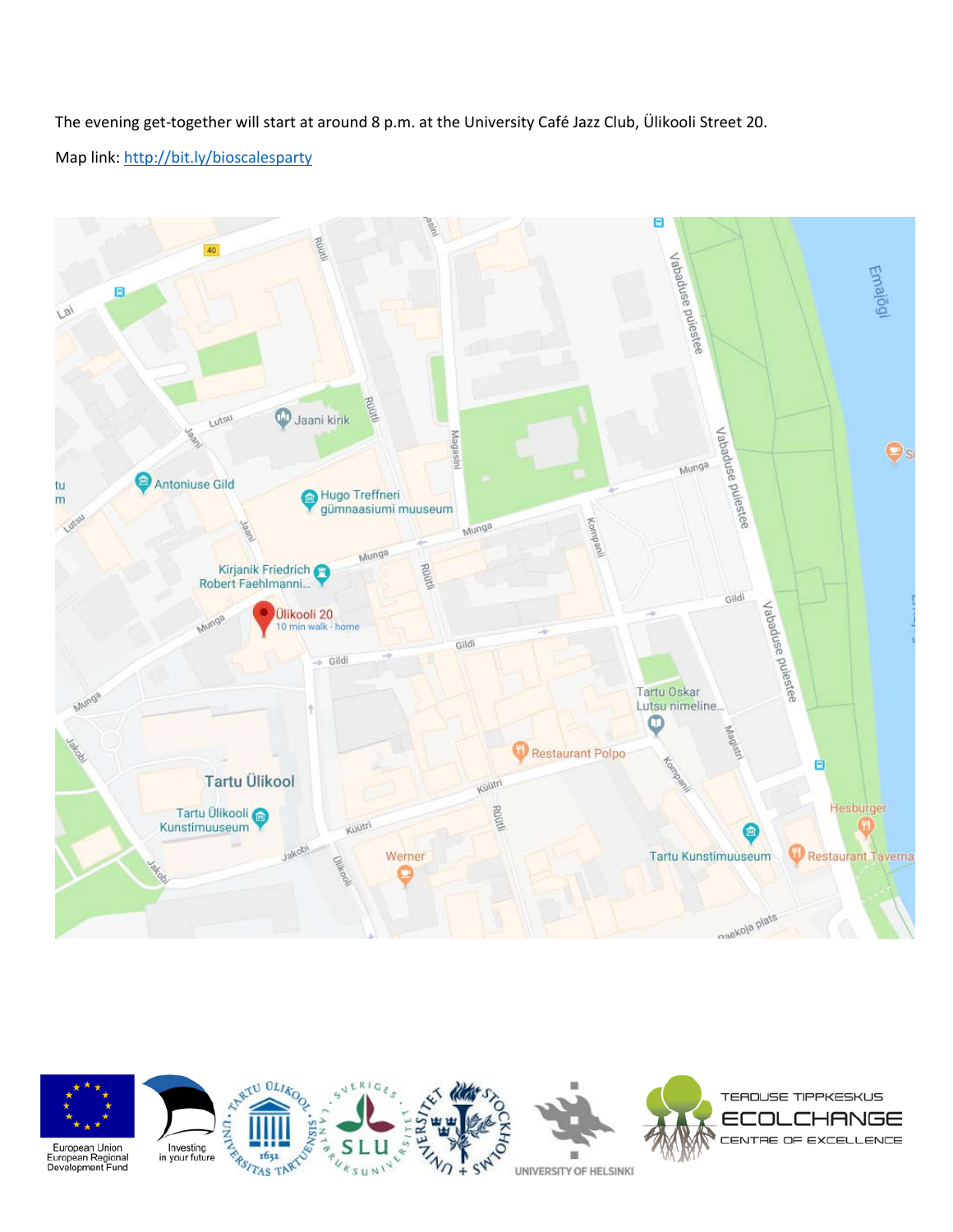# **Participants**

| Nerea Abrego                  | University of Helsinki                      |
|-------------------------------|---------------------------------------------|
| Marta Alos                    | <b>Estonian University of Life Sciences</b> |
| Julieta Alvarez-Manjarrez     | National Autonomous University of Mexico    |
| Laura H Antão                 | University of Helsinki                      |
| Anna Barr                     | <b>Stockholm University</b>                 |
| Carlos P Carmona              | University of Tartu                         |
| <b>Toomas Esperk</b>          | University of Tartu                         |
| Maria Faticov                 | <b>Stockholm University</b>                 |
| David García de León          | University of Tartu                         |
| Alvaro Gaytan                 | University of Stockholm                     |
| <b>Maret Gerz</b>             | University of Tartu                         |
| <b>Tiit Hallikma</b>          | <b>Estonian University of Life Sciences</b> |
| Ignacio M Hernández-Agramonte | University of Tartu                         |
| Inga Hiiesalu                 | University of Tartu                         |
| Maris Hindrikson              | University of Tartu                         |
| <b>Bulat Islamov</b>          | <b>Tallinn University of Technology</b>     |
| Mattias Jonsson               | Swedish University of Agricultural Sciences |
| Kaia Kask                     | <b>Estonian University of Life Sciences</b> |
| Kadri Koorem                  | University of Tartu                         |
| Janne S Koskinen              | University of Eastern Finland               |
| Olavi Kurina                  | <b>Estonian University of Life Sciences</b> |
| Urmas Kõljalg                 | University of Tartu                         |
| Kati Küngas                   | University of Tartu                         |
| Lauri Laanisto                | <b>Estonian University of Life Sciences</b> |
| Daniela Leon                  | University of Tartu                         |
| Anne-Liia Maido               | <b>Estonian University of Life Sciences</b> |
| Kristiina Mark                | <b>Estonian University of Life Sciences</b> |









European Union<br>European Regional<br>Development Fund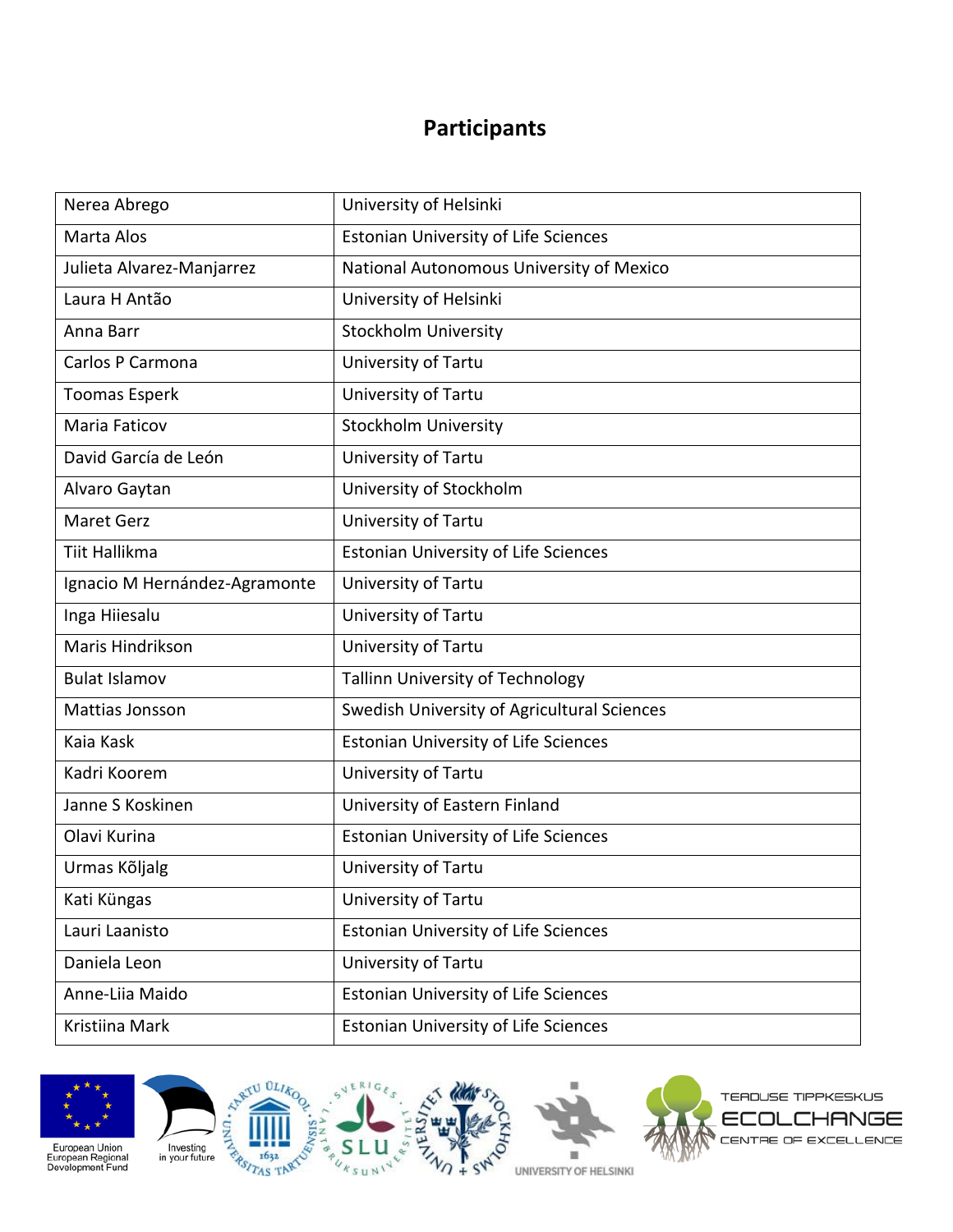| Kirsten Miller        | The Swedish University of Agricultural Sciences                      |
|-----------------------|----------------------------------------------------------------------|
| Mari Moora            | University of Tartu                                                  |
| <b>Oliver Moss</b>    | <b>Stockholm University</b>                                          |
| Lena Neuenkamp        | University of Tartu                                                  |
| Etsuko Nonaka         | <b>Stockholm University</b>                                          |
| Jane Oja              | University of Tartu                                                  |
| Maarja Öpik           | University of Tartu                                                  |
| <b>Eveli Otsing</b>   | University of Tartu                                                  |
| Mari Pent             | University of Tartu                                                  |
| Juha-Matti Pitkänen   | University of Helsinki                                               |
| Kadri Põldmaa         | University of Tartu                                                  |
| Sergei Põlme          | University of Tartu                                                  |
| Meelis Pärtel         | University of Tartu                                                  |
| Kadri Pärtel          | University of Tartu                                                  |
| Pil U Rasmussen       | <b>Stockholm University</b>                                          |
| <b>Maris Rattur</b>   | <b>Estonian University of Life Sciences</b>                          |
| Kersti Riibak         | University of Tartu                                                  |
| <b>Tomas Roslin</b>   | Swedish University of Agricultural Sciences & University of Helsinki |
| Kadri Runnel          | University of Tartu                                                  |
| Linda Rusalepp        | University of Tartu                                                  |
| Kaarel Sammet         | <b>Estonian University of Life Sciences</b>                          |
| Siim-Kaarel Sepp      | University of Tartu                                                  |
| Kaido Soosaar         | University of Tartu                                                  |
| Ave Suija             | University of Tartu                                                  |
| Martin Zobel          | University of Tartu                                                  |
| Ayco Tack             | <b>Stockholm University</b>                                          |
| <b>Toomas Tammaru</b> | University of Tartu                                                  |
| <b>Riin Tamme</b>     | University of Tartu                                                  |
| <b>Tiit Teder</b>     | University of Tartu                                                  |
| Mari Tilk             | <b>Estonian University of Life Sciences</b>                          |





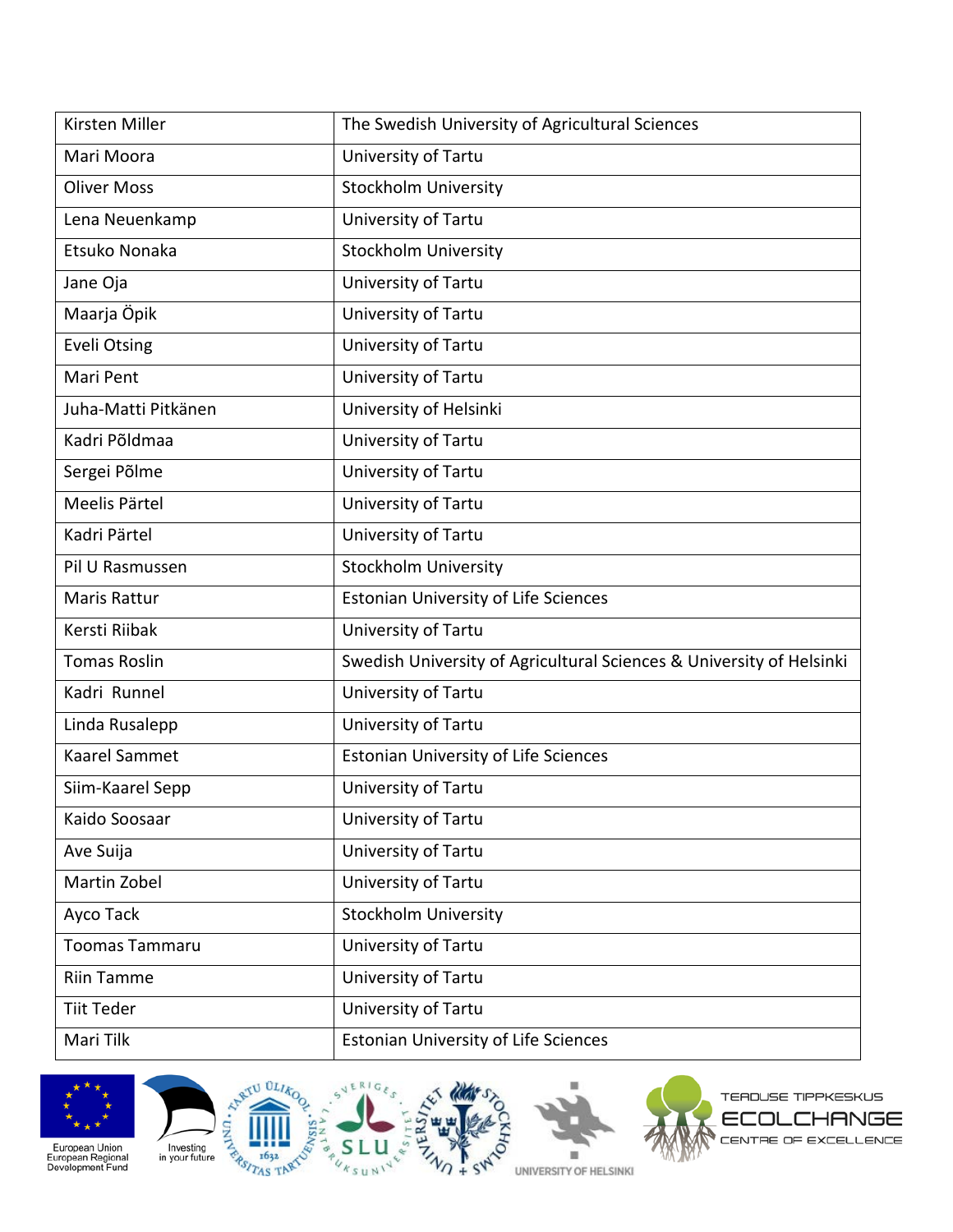| Diego PF Trindade   | University of Tartu                         |
|---------------------|---------------------------------------------|
| Andro Truuverk      | University of Tartu                         |
| Sabrina Träger      | University of Tartu                         |
| <b>Tanel Vahter</b> | University of Tartu                         |
| Daniel Valdma       | University of Tartu                         |
| Laura van Dijk      | <b>Stockholm University</b>                 |
| Martti Vasar        | University of Tartu                         |
| Eero J Vesterinen   | University of Turku                         |
| Mari-Liis Viljur    | University of Tartu                         |
| Helena Wirta        | University of Helsinki                      |
| Kate Wootton        | Swedish University of Agricultural Sciences |